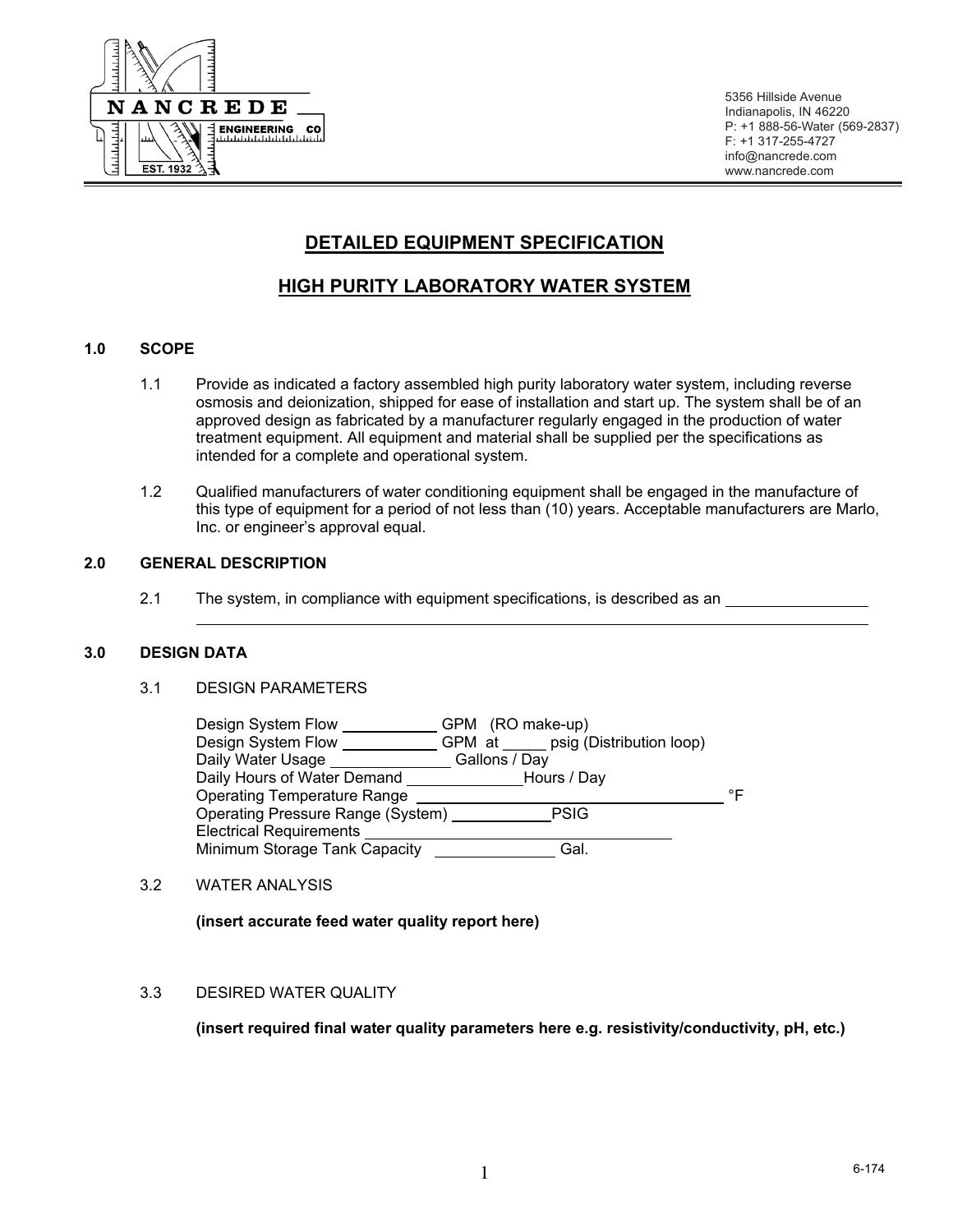# **4.0 REVERSE OSMOSIS (RO) PRE-TREATMENT EQUIPMENT**

### 4.1 INLET WATER TEMPERING VALVE

A thermostatic water tempering valve shall be provided to increase the RO inlet water temperature to 75-77°F and improve machine output and performance. The valve shall include a bronze body, swivel action check stops, removable cartridge/strainer, stainless steel internal piston, temperature regulator dial, hot/cold water inlet shutoff valves, and outlet bimetal thermometer. Basis of Design: Symmons Series #5

# 4.2 MULTI-MEDIA FILTER

A single multi-media filter properly sized for the inlet flow rate of the RO machine shall be provided for suspended solids removal down to the order of 10-20 micron. Media tank to be constructed of fiberglass reinforced polyester (FRP) designed for 150 psig. A pre-piped internal backwash distributor and filtered water collector shall be provided. The filter media shall consist of a top layer of anthracite, middle layer of silica sand, and bottom layer of multi-grade garnet. The filter media shall be provided separately in one (1) cubic foot bags and installed at the job-site. The automatic backwash cycle shall be performed by a top mounted, piston operated control valve with a pre-sized drain line flow control orifice. The backwash cycle to be initiated by an adjustable seven (7) day electro-mechanical calendar timeclcock. Basis of Design: Marlo MID Series

## 4.3 ACTIVATED CARBON FILTER

A single activated carbon filter properly sized for the inlet flow rate of the RO machine shall be provided for the removal of chlorine and prevention of RO membrane damage. Media tank to be constructed of fiberglass reinforced polyester (FRP) designed for 150 psig. A pre-piped internal backwash distributor and filtered water collector shall be provided. The filter media shall consist of a 12 x 40 mesh, acid washed bituminous coal based activated carbon. The filter media shall be provided in one (1) cubic foot bags and installed at the job-site. The automatic backwash cycle shall be performed by a top mounted, piston operated control valve with a pre-sized drain line flow control orifice. The backwash cycle to be initiated by an adjustable seven (7) day electromechanical calendar timeclcock. Basis of Design: Marlo ACA Series

#### 4.4 WATER SOFTENER

A twin alternating water softener properly sized for the inlet flow rate of the RO machine and incoming water hardness shall be provided to prevent the scaling of RO membrane elements. Resin tank to be constructed of fiberglass reinforced polyester (FRP) designed for 150 psig. A pre-piped internal backwash distributor and soft water collector shall be provided. Softening resin shall have an exchange capacity of 30,000 grains per cubic foot when regenerated with 15 lbs of salt. The brine tank shall be constructed of rotationally molded polyethylene with snug-fitting cover. A float operated, air-check brine valve shall be provided to automatically measure the correct amount of brine to the softener unit and re-fill with fresh water.

The softener regeneration shall be performed by a top-mounted, piston operated control valve with pre-sized flow controls and brine injector. An attached water meter shall monitor the volume of water processed and automatically initiate softener regeneration. An alternator controller shall be provided to permit only one vessel in service at any time. The second tank is to be in either regeneration or stand-by mode at any time. Basis of Design: Marlo MAT Series

# **5.0 RO MACHINE EQUIPMENT DESCRIPTION**

Basis of Design: Marlo MRO Series

#### 5.1 RO MEMBRANE ELEMENTS

The RO elements shall be thin-film composite (TFC) with an FRP or tape overwrap, anti-telescoping device and u-cup brine seal. The design salt rejection shall be 98% based on 2000-PPM water and 225 PSIG at 77 degrees F.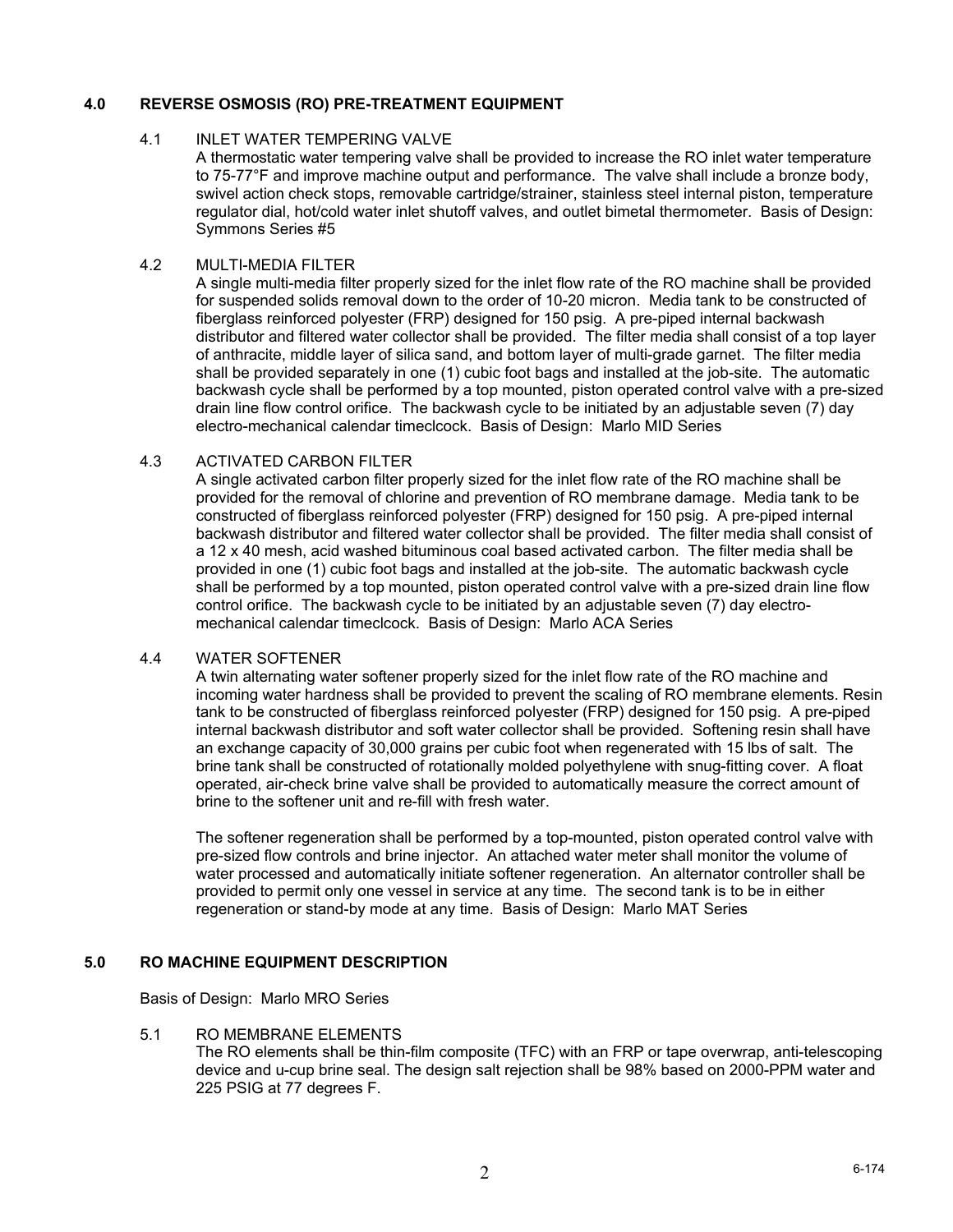## 5.2 RO ELEMENT HOUSINGS

The RO element housings shall be constructed of 304 stainless steel with PVC end caps. Stainless steel clamps hold the end caps in place. Each housing assembly is complete with one set of O-rings and O-ring lubricant.

## 5.3 HIGH PRESSURE PUMP AND MOTOR

The pump shall be a centrifugal type constructed of 304 stainless steel casing, shaft, impellers, inlet and discharge castings. All pump bearings shall be tungsten carbide and ceramic. The pump shall have a cast iron frame with suction/discharge connections. A NEMA standard C-faced ODP motor shall be mounted to an adapter supported on the pump-bearing frame. The motor shall be rated for 3500 RPM.

#### 5.4 ELECTRICAL CONTROL SYSTEM

The control panel shall contain an illuminated selector switch indicating power OFF/ON, status/alarm lights, pre-wired motor starter (if applicable), power disconnect switch, control relays, and terminal blocks factory assembled and tested. Enclosure shall be NEMA 4X rated and constructed of FRP. A pressure switch shall be provided to shut down the RO pump in a low pressure condition. A pretreatment interlock indicator and control shall be provided to prevent RO operation when pretreatment equipment (such as the activated carbon filter) is off-line in the backwash or regeneration mode. An autoflush indicator and control shall be provided to flush RO concentrate from the machine at shutdown and/or pre-determined intervals.

## 5.5 INSTRUMENTATION

Two (2) panel-mounted flowmeters, one product and one concentrate, shall be included. Panelmounted pressure gauges for inlet, cartridge filter outlet, RO feed, and RO concentrate shall be 316 stainless steel and liquid filled. A panel-mounted conductivity monitor shall be provided to measure the RO product quality (in microsiemens/cm). The monitor shall have a digital display, alarm relays, and automatic temperature compensation. The conductivity probe shall be mounted in the RO product outlet line and pre-wired to the conductivity monitor.

#### 5.6 VALVES

The pump throttle valve, concentrate throttle valve and recycle throttle valve shall be an in-line needle style, constructed of stainless steel and rated over 300 PSIG. The automatic inlet shutoff valve shall be a diaphragm type, solenoid actuated, normally closed, and constructed of brass or Noryl thermoplastic. The inlet isolation valve, product and concentrate check valves and sample valves shall be PVC with EPDM seats and seals. There shall be a sample valve for cartridge filter outlet, concentrate and product lines.

#### 5.7 SEDIMENT PRE-FILTER

A cartridge filter housing shall be provided in the RO machine inlet line and constructed of polypropylene and include a built-in pressure relief or vent valve. The filter element shall be constructed of spun-wound polypropylene and rated at 5-micron nominal.

# 5.8 SKID AND FRAME ASSEMBLY

The entire RO machine shall be built on a skid and frame constructed of structural carbon steel and completely electrically welded. The entire surface shall be sand-blasted and finish painted with a "Safety Blue" self-priming, high solids epoxy overcoat.

5.9 PIPING

All low pressure piping (75 psig or less) shall be constructed of Sch 80 PVC. RO product tubing from each membrane housing shall be reinforced PVC. All control and pressure gauge tubing shall be constructed of polyethylene.

All high pressure piping (75 psig and higher) shall be constructed of 304 stainless steel and/or brass. Threaded and compression high pressure fittings constructed of stainless steel and brass is also acceptable. High pressure control and pressure gauge tubing shall be constructed of polyethylene.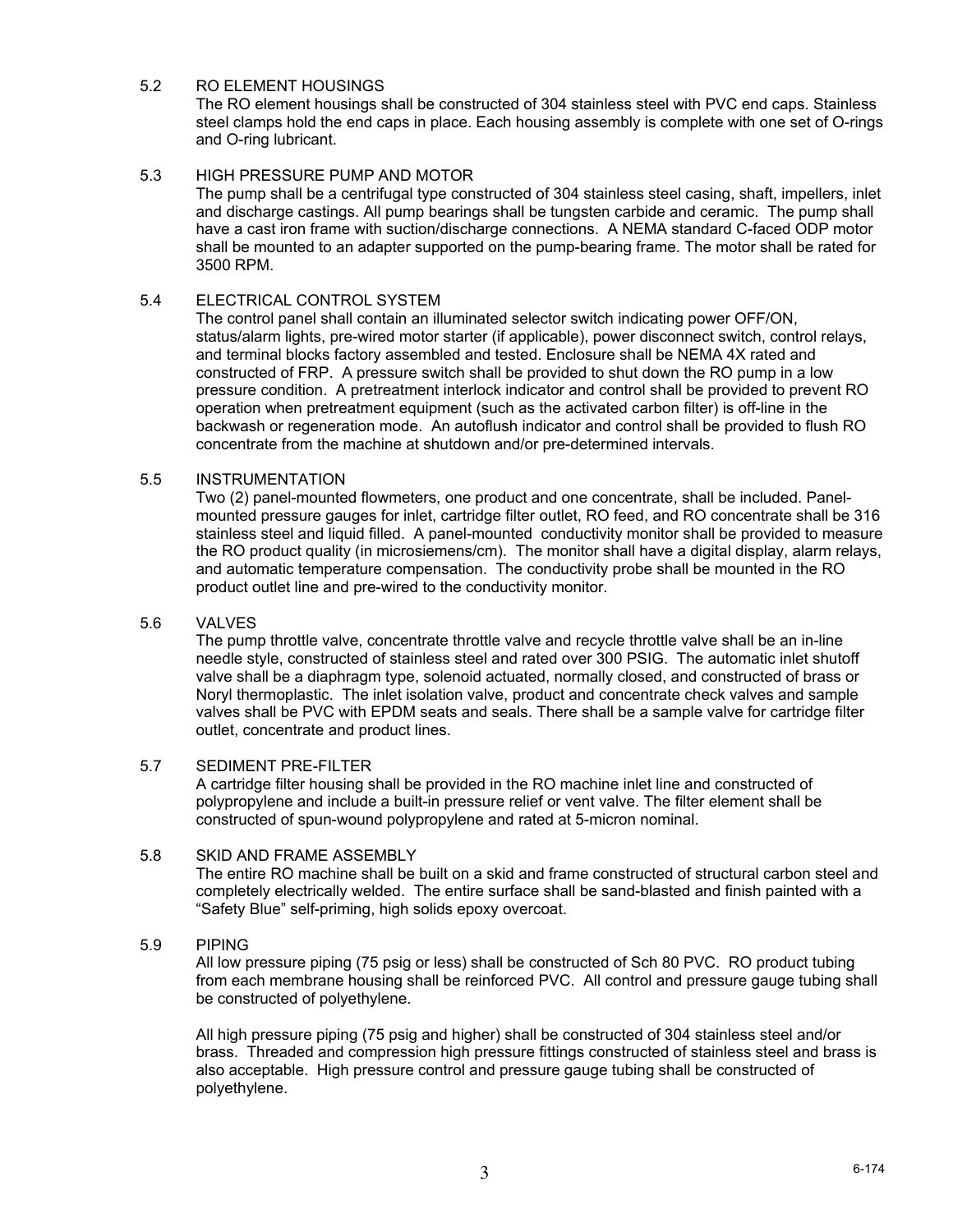## 5.10 ATMOSPHERIC STORAGE TANK

The free-standing RO product water storage tank shall be constructed of linear polyethylene in one piece, seamless construction and closed-top, flat bottom design. The tank shall have a top opening for convenient access. PVC bulkhead fittings shall be installed for high / low-level switches, RO product inlet, RO product discharge, high purity water return, and drain. A 0.2-micron tank vent filter shall be installed in the top head of the tank. A pressure relief valve (PRV) constructed of PVC shall be installed in the high purity water distribution return line at the top of the storage tank.

## 5.11 STORAGE TANK LEVEL CONTROL

An adjustable float switch assembly shall be provided for the product storage tank. Switches shall signal start and stop to the RO unit. A secondary adjustable float switch shall be provided for low tank level, and shall signal the shut-off of the repressurization pump.

## 5.12 WATER TEST KIT

A comprehensive water quality testing kit shall be provided to field-measure total water hardness, total iron, free chlorine, and pH.

## 5.13 INSTRUCTIONS

A set of three (3) complete Installation, Operation and Maintenance manuals shall be provided in three-ring binder form. As-built general arrangement, process and instrument, and electrical drawings shall be included. All component data, manuals, calibration documents shall also be included. A recommended "on-hand" spare parts list shall be provided.

## 5.14 WARRANTY

The manufacturer shall provide an 18-month materials and workmanship warranty from the date of equipment shipment. Membrane element warranty is per the selected RO element manufacturer standard warranty.

## **6.0 RO POST-TREATMENT EQUIPMENT**

# 6.1 RO WATER RE-PRESSURIZATION PUMPS

Two (2) close coupled, single-stage centrifugal pumps suitable for the distribution of RO / ultra pure water shall be provided. One pump is designed as a dedicated piped and wired spare. Wetted components shall be constructed of 316 stainless steel with NPT suction / discharge connections. Motors shall be TEFC and rated for 3500 RPM, 460 VAC, three-phase, 60 Hz power supply. A NEMA-4X pump control panel constructed of fiberglass shall be provided with prewired motor starters, pump selector switch, pump run lights, low tank level alarm light, hand / off / auto switches, and pump run hour meters. Basis of Design: G&L NPE Series

#### 6.2 MIXED-BED DEIONIZATION EXCHANGE POLISHING BOTTLES

Furnish four (4) FRP pressure vessels filled with mixed-bed ion exchange resin sized for the laboratory water distribution flow. Vessels to be oriented in a parallel-series configuration with two (2) vessels serving as the primary service and two (2) vessels serving as the polisher. Vessels are to be provided with quick-disconnect hose couplings. At resin exhaustion, the primary vessels are removed and the replaced with the polishing vessels and the fresh tanks are placed in the polishing position. A dual-channel resistivity monitor shall be provided to indicate water purity after the primary vessels and after the polishing vessels. An alarm output shall be provided for out-of-range water purity indicating the need for a vessel change-out. Vessel change-outs with fresh resin are to be performed by the Owner's independently contracted service company.

#### 6.3 ULTRAVIOLET LIGHT

An ultraviolet water disinfection light shall be provided for the effective destruction of bacteria. The lamp wavelength shall be 254 nm with a 9,000 hour life. The pressure vessel shall be 316 stainless steel with NPT or flanged inlet / outlet connections. The UV lamp shall be housed in a heavy-duty quartz jacket. A NEMA-3R electrical control cabinet shall include an elapsed run time meter and ballast power indicator light. The ON / OFF control shall be wired through the pump control panel. Basis of Design: Ideal Horizons IH Series